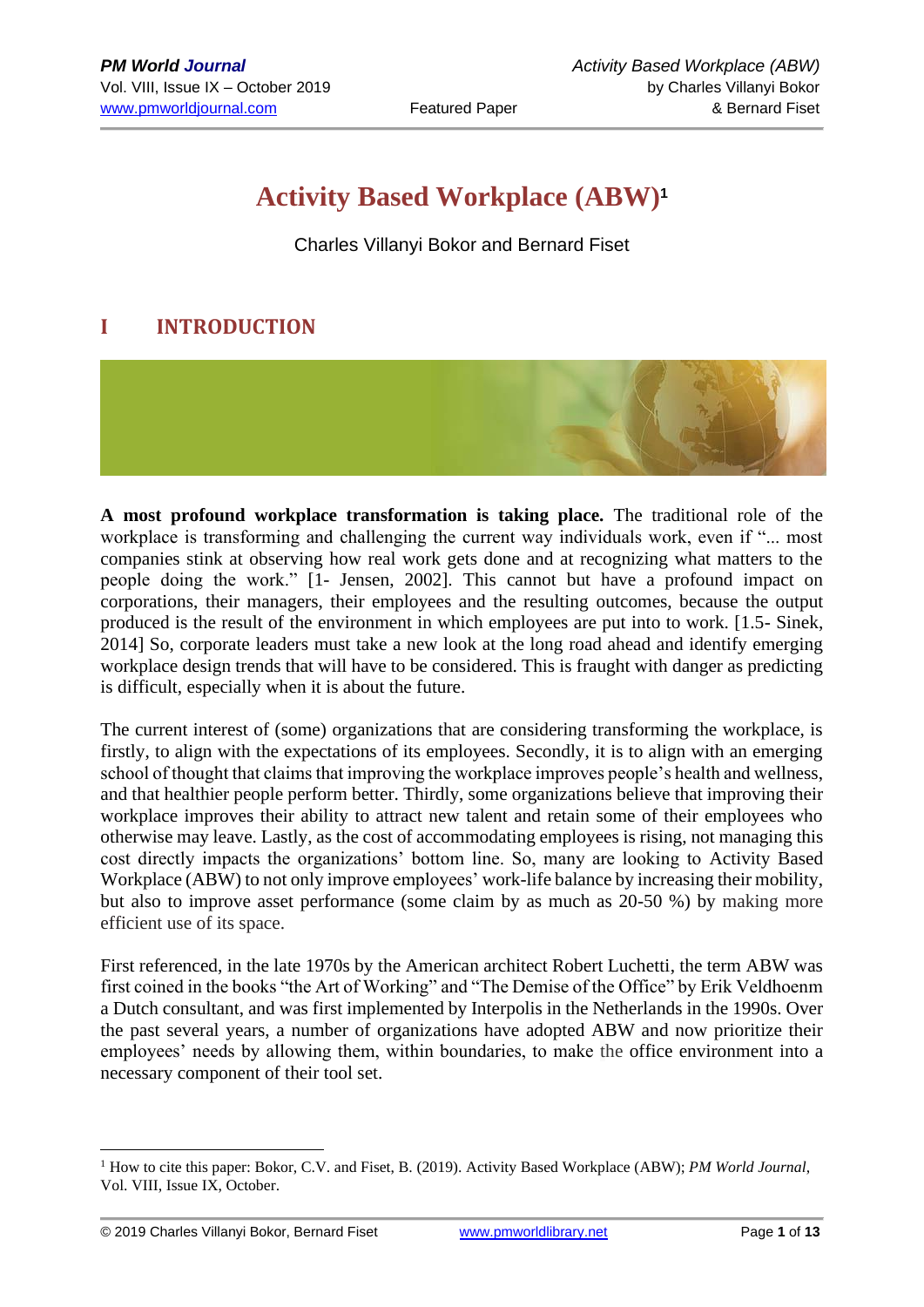[Deloitte's Bersin report,](http://blog.bersin.com/predictions-for-2015-redesigning-the-organization-for-a-rapidly-changing-world/) *Predictions for 2015: Redesigning the Organisation for a Rapidly Changing World* [2 - Bersin, 2015], includes 10 predictions of the enormous changes underway, including a move to ergonomically adjustable work stations and chairs, height adjustable desks and foot stools, encouraged physical activity, functional kitchens and more access to natural light. However, simply different does not equate to better. What the changes must first include are deployed systems that can reduce employees' commute time and allow them to choose when and from where they work, and the replacement of a number of HR generalists with a few senior engaged human resources (HR) business partners. In short, the coming transformation needs both IM/IT and HR as strategic transformation partners.

Today, in part due to the technology we possess, *"We've reached a point where a physical office is no longer essential for all employees,…"* [3 - i-office], one physical office may not be enough. Specifically, millennials, who already represent the majority of the workforce and by 2030 will comprise 75 percent of it (4- U.S. Bureau of Labor and Statistics), want a variety of commuter options, and physical activities that include mobility throughout the day, health and fitness amenities, ergonomic equipment, natural light, sound-attenuating materials, environmental controls, and social spaces. This may be, in part why the Canadian Government is rolling out ABW and is focusing on employees' needs and allowing them, within boundaries, to decide on: how to work, where to work, when to work, the tools to use and with whom to collaborate to get the needed and defined work done. If done well, this may contradict a Harvard study published in 2018 [5- Smith, 2019] that shows that open office plans do not support the vision of collaboration and increased employee productivity.

# **II THE ABW STRATEGY**



While **there is no shortage of information about the office of the future,** much of the information available is like 'a blind man describing the elephant': it depends which end he is at. So, knowing what is the best workplace strategy comes at a cost but without a guarantee for employees' satisfaction. ABW is built around a number of concepts, one of which is that during the course of a day employees engage in many different types of activities and need different types of work settings in which to execute these activities. This supposes that they need the flexibility to choose amongst different workspaces to best suit the work they're doing. So, designed workplaces in the ABW environment are unassigned, allowing employees to move around, and are based on functional/activity requirements and not position in the organizational hierarchy. This allows employees not to sit at the same desk every day, or all day, but to choose the workspace that best suits their working style, preferences and current task. While some people need peace and quiet for reading, writing, or analysis, others find the stimulation of nearby activity an energizing context for such heads-down work. As an example, one may start one's morning with a conference call in a meeting room, move into a less formal "huddle" room to brainstorm with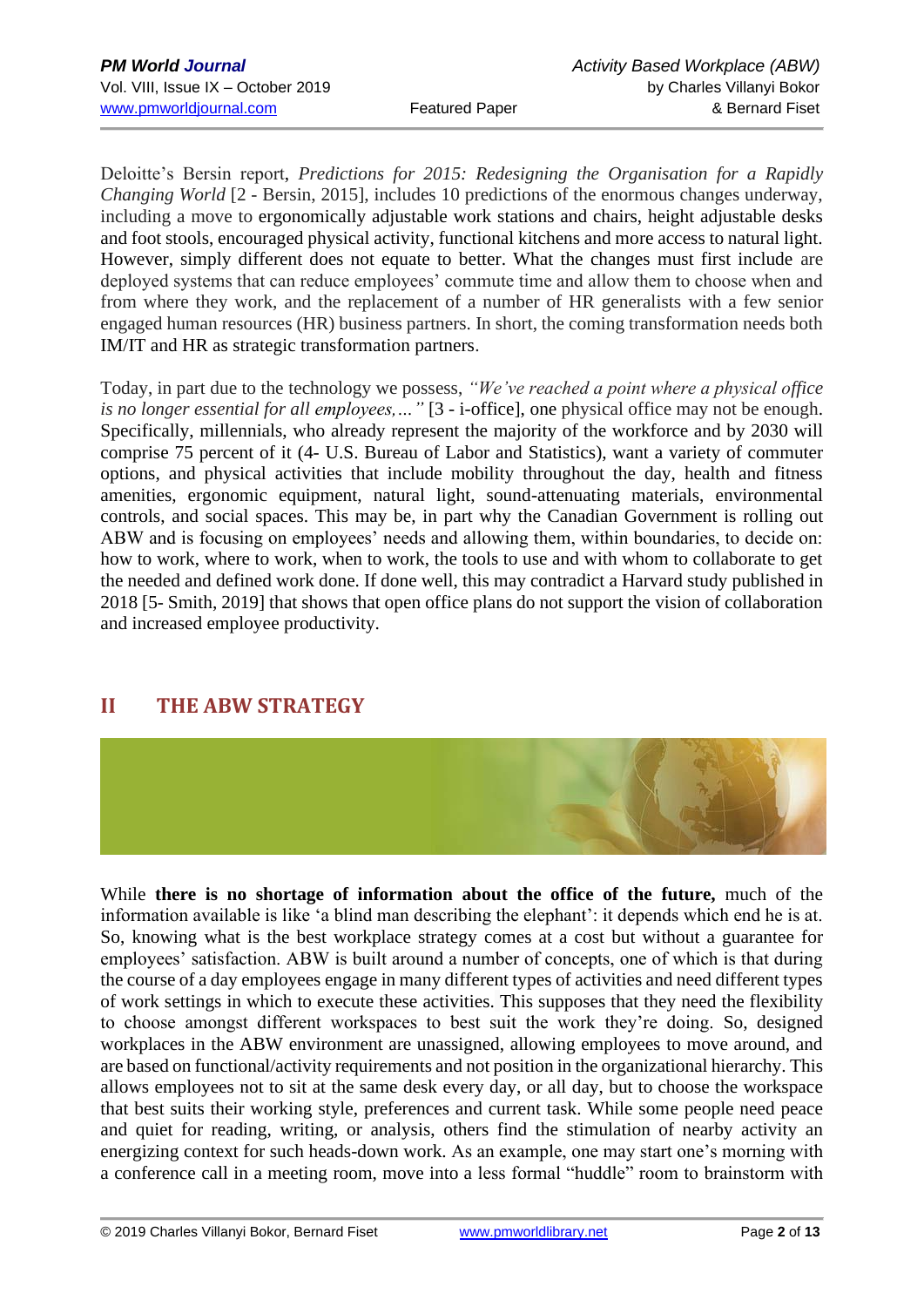other team members and afterward spend the afternoon compiling a report in a quiet, more private setting where it's easier to concentrate. Not having assigned desks lets employees, supposedly and hopefully, feel more satisfied, but the jury may not have arrived at a final conclusion on this one.

Connected with the necessary technology, digital workplaces allow users to telework from home, public areas or corporate workplaces, and allow dispersed teams and work units, which according to one school of thought, are less efficient than teams whose members are physically close. It also provides greater flexibility in deciding when to work in order to be as productive as possible in delivering programs and services to Canadians. This changes the way we work and fosters a culture of health and well-being and may contradict Samuel Butler's claim that: "All animals except man know that the ultimate business of life is to enjoy it.".

To change to such an environment requires executives who can challenge preconceived notions about how individuals work and how teamwork can be facilitated. It requires HR and managers to have a deep understanding of how people work and what motivates them, and to be able to focus on employees' outputs rather than on their physical presence. It relies on information technology (IT), both hardware and software, information management (IM) and security. An ABW type of environment is not only different, but is also one that is a cultural transformation bordering on a revolution. While changing to (deploying) such an environment is a challenge, ABW is a better way to deal with employees' (especially the younger employees') evolving demands, than by not having a plan.

### **The Key Elements of ABW**

### **The Employees**

One of the driving forces of ABW is the overall health and wellness of the employees. Retention and engagement of outstanding talent, the number two issue around the world, is a close second. Maintaining or improving the results achieved with the staff must be the third priority. However, as we go forth and millennials take charge of organizations, what we call the new workplace might be a necessity not a luxury. A new place, especially natural lighting and flexible work schedules may make people happy but will not by itself result in better performance.

### **The Environment (sustainability and design)**

Making more efficient use of space is also a requirement. However, simply providing a new looking workspace while necessary, is insufficient. An ABW work environment must provide physical activity (health and fitness amenities) and mobility throughout the day, ergonomic equipment, natural light, sound-attenuating materials, environmental controls, and social spaces.

However, a review of the existing HR department, the IM/IT innovation effort and how facilities are managed to promote collaboration, flexibility, mobility and green ways of working, is as vital as the ABW strategy, physical environment and its implementation.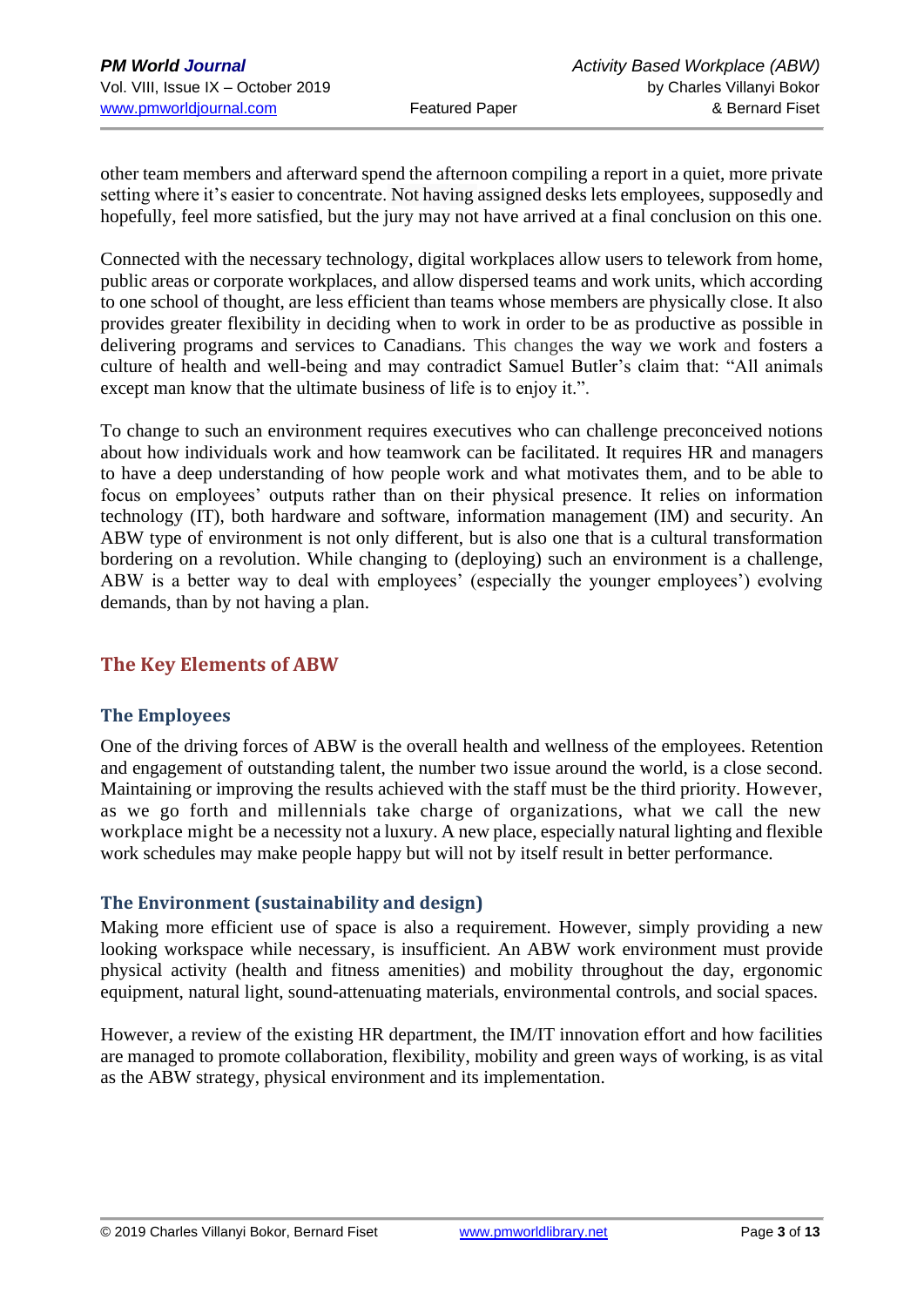### **The Deployment**

The success of the ABW project depends on how it is deployed. While everyone is capable of building new physical spaces, not everyone is capable of assuring that the possible corporate benefits are attained. ABW is a cultural change and organizational transformation. Executive Management must assure that a proper project structure is in place, that the resources are qualified and engaged, that management is ready to lead, that the technology tools and applications are in place and that the environment with the new policies is in place. So, deploying ABW is not simple, and the effort required to implement it must not be underestimated.

### **The Information Management and Information Technology (security)**

In order to accomplish the above, IM/IT needs to become a strategic transformation partner in the establishment of the new virtual environment. This demands a review of the current management of information (comprised of data, information and knowledge), information technology and security, to confirm that it supports mobile, collaborative, remote working and green ways of working (Today Docusign, Dropbox and other cloud technologies make paperless a breeze).

The IT group must investigate the software it has available, and develop a *[sine qua non](https://www.iofficecorp.com/integrated-workplace-management-system)* integrated [workplace management system \(IWMS\)](https://www.iofficecorp.com/integrated-workplace-management-system) that is sufficient for the needs of the contemplated ABW environment. This is to allow people to find and connect with other people instantly, find and reserve meeting rooms, allow employees to reduce commute time and work securely from remote locations, make service requests and be able to receive and/or access important information throughout the day. Great flexibility in moving around is useless unless the equipment hardware and software - support the new freedom, employees know how to use them efficiently, have the technical support needed and management can track accountabilities, which unfortunately includes their own. In addition, an IWMS will allow workplace leaders to see how employees are actually using space (e.g. how many people have reserved workstations; how many are working remotely; how often; which spaces are being used the most,) and to make adjustments based on fact-based determined need.

IM/IT is an imperative partner in workplace modernization and for the ABW project, and must:

- Determine what are the IT equipment requirements for the various workspace types; and update the information management systems;
- Implement WIFI technology (networking, videoconferencing and space reservation) to allow individuals to connect their laptops to the IT network;
- Install, connect and test all IT equipment as part of a branch relocation;
- Implement cloud printing (policy), document sharing to reduce paper consumption;
- Collecting workplace utilization data and to reduce energy consumption; and
- Determine new needs (responsibilities for laptops that have no wires) and self-service tools.

ABW is a significant undertaking, a significant investment and a significant effort. (see image: [https://www.iofficecorp.com/hs-fs/hub/167521/hub\\_generated/resized/bc68fe17-51ac-](https://www.iofficecorp.com/hs-fs/hub/167521/hub_generated/resized/bc68fe17-51ac-4da2-be24-631dd973b21c.png)[4da2-be24-631dd973b21c.png\)](https://www.iofficecorp.com/hs-fs/hub/167521/hub_generated/resized/bc68fe17-51ac-4da2-be24-631dd973b21c.png).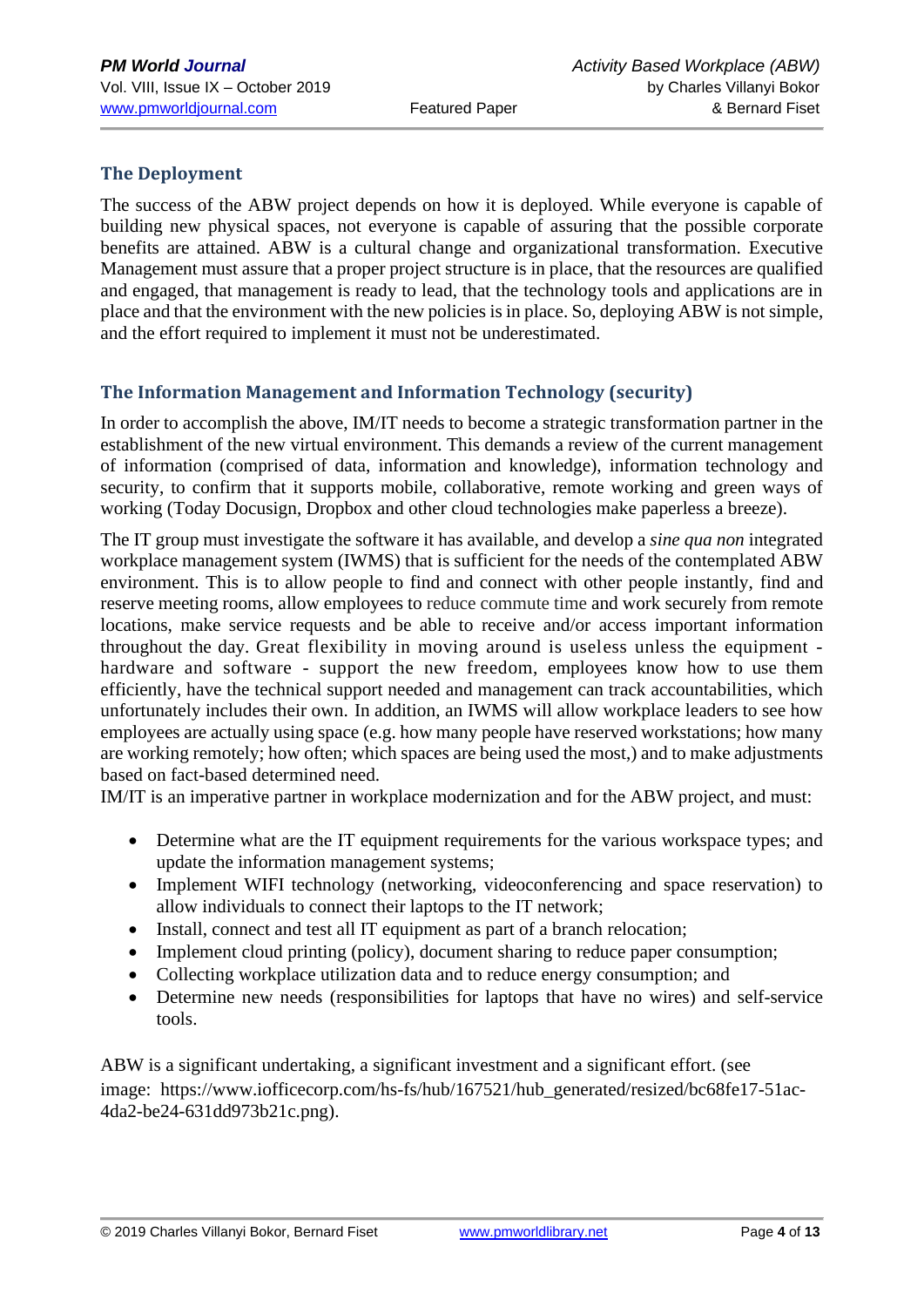### **The HR**

Today, the role of HR in many organizations is more about personnel administration and records filing and keeping than defining the strategy and the policies to manage human resources. This is inadequate in an ABW environment, where advanced HR strategy is vital. So, HR must become a change agent, strategic partner and mentor, that is able to align with forward–thinking practices. It must establish policies on employees telecommuting (the priority of 74% of the millennials), [6- Landrum, 2019] and on compressed workweek policy while updating current performance management approaches, mentoring business transformation and contributing to the discussion of what is the business' purpose, its goals and how will it achieve the required profitability.

To create a successful work environment, HR has to know how employees behave, what they need and what they want. It must as well undertake the accountability for and the responsibility for upgrading executives' skills, i.e. assuring that the provided training is not only offered, but is also effective in facilitating the transition from a command and control environment. Executives in HR have to be accountable for the needed behavioural changes, and for resurrecting accountability.

So, ABW needs to be implemented with significant training not because of a deficiency in the employee or the manager, but rather to emphasise that ABW is different. But no matter how this will be done, some people will resist and some will have problems. As the ABW concept demands that the troubled people have to be helped, the Organizational Change Management Team not only has to define the training that is imperative but will also have to ascertain that the level of capability of the trainee has reached the necessary level. This means that the need for workshops and lunch time discussions may be on the rise, and that HR has a critical role in helping the human resources transition.

ABW is not incremental change but reinvention. It is based on cooperation as no predetermined map or approach can be expected to be unchanging during the process. It is not to correct what is not working but to do things differently. So, it requires the best of people before it can bring out the best in people. To do this, HR must construct a plan. Innovation is a Group Effort and "Being innovative has nothing to do with the individuals…" [7- Bahcall, *2018*). Hence HR has to be strategic and set up the right operating circumstances, after the organization has developed HR's capability to do this. Champions are critical during this phase and should be actively communicating the benefits the employees can expect and deal with misconceptions.

To define and make people adopt the needed changes, requires senior HR business partners, not HR generalists. HR must understand how people work, how they change and what drives successful employee engagement. It will need specialists, because their role in addition to improving the work environment in order for people to be more productive, also includes encouraging people to use stairs between floors and eat healthier food. This is potentially a serious matter because if anytime soon there will be evidence that the work environment influences peoples' health, then soon after that there will be legal obligations for departments to protect employees' health. It is much easier to say that management and executives in ABW will manage based on output and not employee presence, but harder to make management and executives accept this concept's implications (e.g. employees being hard to locate; colleagues being harder to find; fire wardens not being on the floor).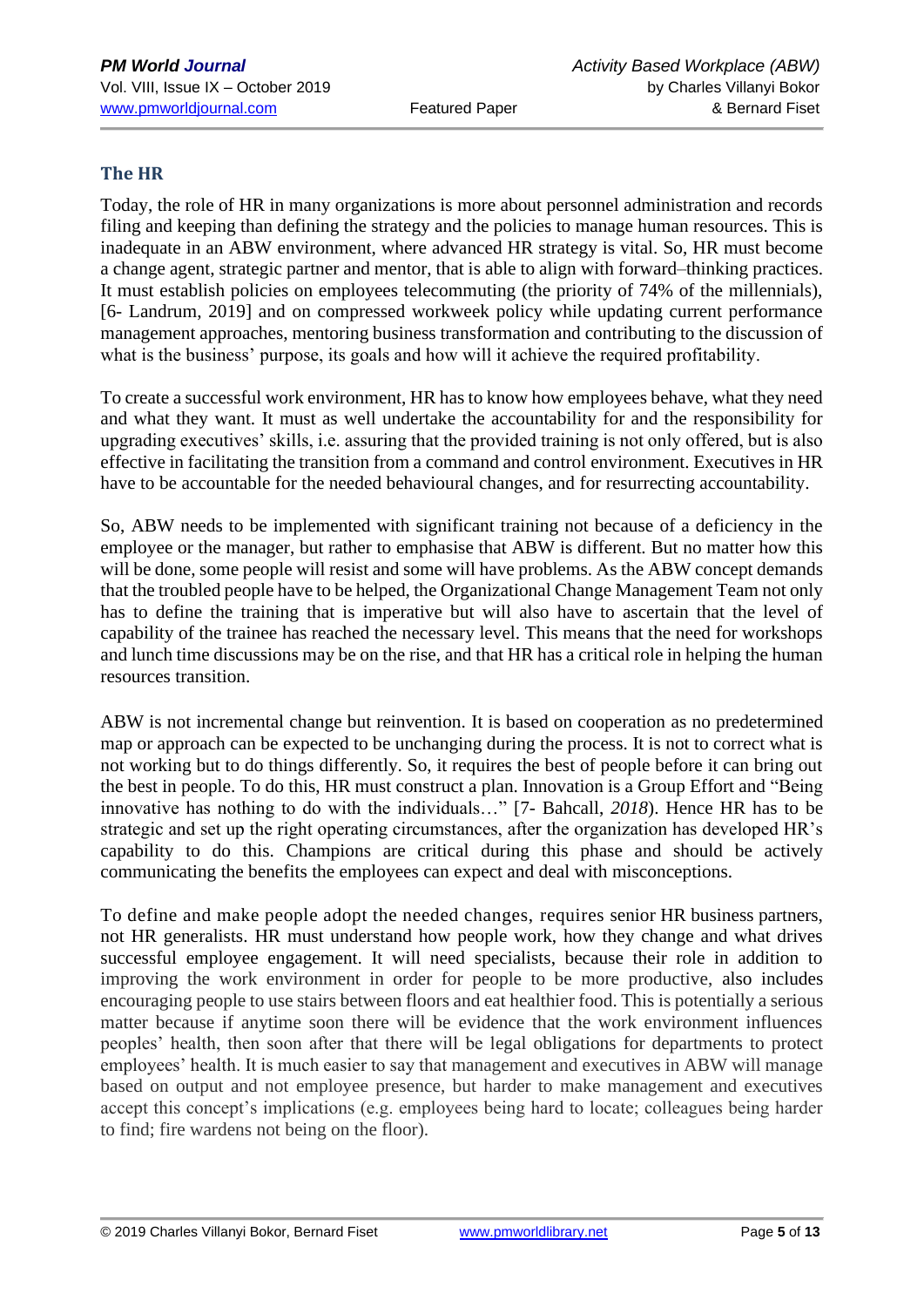## **Benefits of ABW**

Healthy work environments provide some fundamental benefits that make them attractive no matter how they are deployed. Many of the chronic illnesses that plague our time, e.g. diabetes, obesity, depression, have been associated with the increase of our sedentary behavior. Sitting has become the default position in a traditional office setting and is now considered "the new smoking". It has been shown that sitting for more than six hours per day increases a person's risk of death by up to 40%. The emerging HR department will have to understand and provide the opportunity for regular exercise, to improve concentration, and reduce stress anxiety (many millennials take stress leaves), as mental and physical wellness are closely linked. Activity-based workplaces need:

- adjustable height desks, and balance ball chairs;
- improved air quality (air circulation and climate control);
- more access to natural light;
- to improve employees' mood and energy with colorful designs, while the greater variety of spaces empower and inspire employees to choose where and how to work to be most productive;
- to save space and money by optimizing the use of the facilities with efficient heating and ventilation systems;
- to provide more green spaces that affect the mind, body and emotions, boost creativity, inspire innovation and are anticipated to reduce the office's overall environmental footprint; and
- to commit to the digital paperless office that allows for fewer hard copy documents, partially by limiting physical storage space. Such an environmentally friendly environment necessitates collaborative and self-service tools and information management systems, video-conferencing and document sharing to allow it to outperform most others.

Modernizing the workplace provides employees a healthier environment and gives them more power to manage their work/life balance. This results in:

- $\checkmark$  meeting spaces and video conferencing that enable greater collaboration and improved creative thinking [*The Leesman Review* is a quarterly journal];
- $\checkmark$  use of technology allowing for seamless access to information;
- $\checkmark$  knowledge sharing and knowledge transfer, while satisfying privacy and security needs;
- $\checkmark$  an environment that is conducive to people admitting when they have made an error, admitting to leaders whose priority is making their staff succeed, when they do not know how to do something;
- $\checkmark$  higher employee satisfaction from significant employee benefits;
- $\checkmark$  the organization attracting and retaining the best talent as Baby Boomer retire, resulting in a possible shortage of skilled workers; "According to a recent study by McKinsey, freedom and autonomy ranked equal to, or higher than, compensation in job-interview questions."; [1- Jensen, 2002] and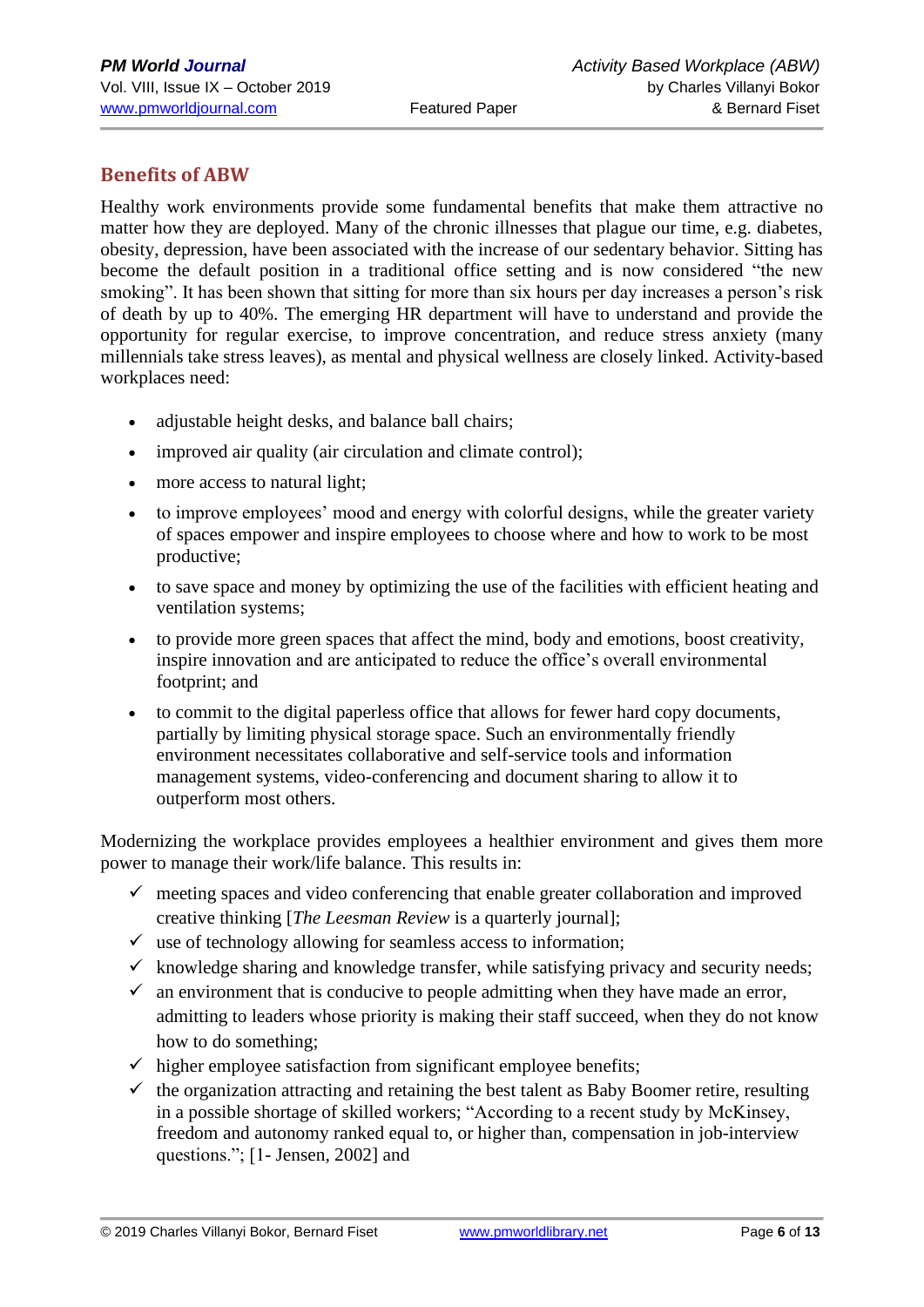$\checkmark$  an emphasis on the IM/IT and HR's collaboration in order to provide better technology and work processes thus increasing employees' productivity.

However, simply giving the 'cell phone generation' many of whom are insecure, do not read (books), do not know how to establish deep relationships, or service customers and are impatient with long term plans, all that they want will not in the long run change anything. Simply telling them how to fish, will only result in them getting a sunburn and drinking too much beer.

Dell Technologies, number 10 on the top companies in *Figure 10: GCworkspaces feature standing*  2019 where the U.S. workforce wants to work list, *"*estimates its ["work-wherever"](https://jobs.dell.com/work-flexibility) policies have saved U.S.



*desks based on ABW concepts*

employees 136 million miles of travel a year." [8- Roth, 2019]. It claims that "Flexible work can be a mutual benefit to the team member and the company as well as have a positive impact on the environment.". Other recorded achievements by making changes to the workplace include:

- The We Company (WeWork, number 13 on the list of top companies in 2019 where the U.S. workforce wants to work list), went to new lengths last summer to reduce its environmental impact when it decided to ban [meat](https://www.nytimes.com/2018/07/20/business/wework-vegetarian.html) from all corporate events and employee expense reports.
- Disney [\(number](https://www.benefitnews.com/list/50-companies-that-made-big-benefits-changes-in-2018) 17 on the list) now pays full tuition upfront for part-time workers who are earning their high school diplomas, college degrees or are going back to school to learn a new skill.
- Goldman Sachs (number 21 on the list), "extended a "firm wide [flexible](https://www.reuters.com/article/us-world-work-goldman-sachs-idUSKCN1QM283) dress code" for *all* employees."
- IPG Mediabrands, one of its biggest agencies, employs office [hot-desking](https://www.ipgmediabrands.com/ad-agencies-new-office-hack-sit-wherever-want/) none of its 12,000 workers have an assigned workspace. Everyone finds a new desk (and neighbors) every day. "Having more control over your destiny also means increased accountability for linking your efforts to what really matters." [1- Jensen, 2002]
- Interpolis, a Dutch insurance company, reported a 45% reduction in necessary work space and a 24% reduction in yearly occupancy costs.
- Sodexo's office transformation in southern Stockholm, Sweden, resulted in all workstations now having access to natural lighting, office space going from 3,500 square meters to 2,200 square meters, one employee per desk (185 desks) going to 1.7 employees per desk (116 desks), 370 work spaces going to 440 work spaces. One thing they didn't anticipate was the need to offer additional support to management.

These examples may not provide a proof but rather only findings, as per Williams and Holland's Law, which postulates that: "If enough data is collected, anything may be proven by statistical methods." [9- Bloch, 1979]. However, the way people work is being transformed. The challenge is that this ushers in a new paradigm and a new culture in which managers must not only manage but also lead - "Management works in the system; Leadership works on the system." [10- Covey, 1994]. So ABW must not only be a wonderfully transformed new environment that purports the illusion of progress, but must also be one that is measured to be efficient and one that positively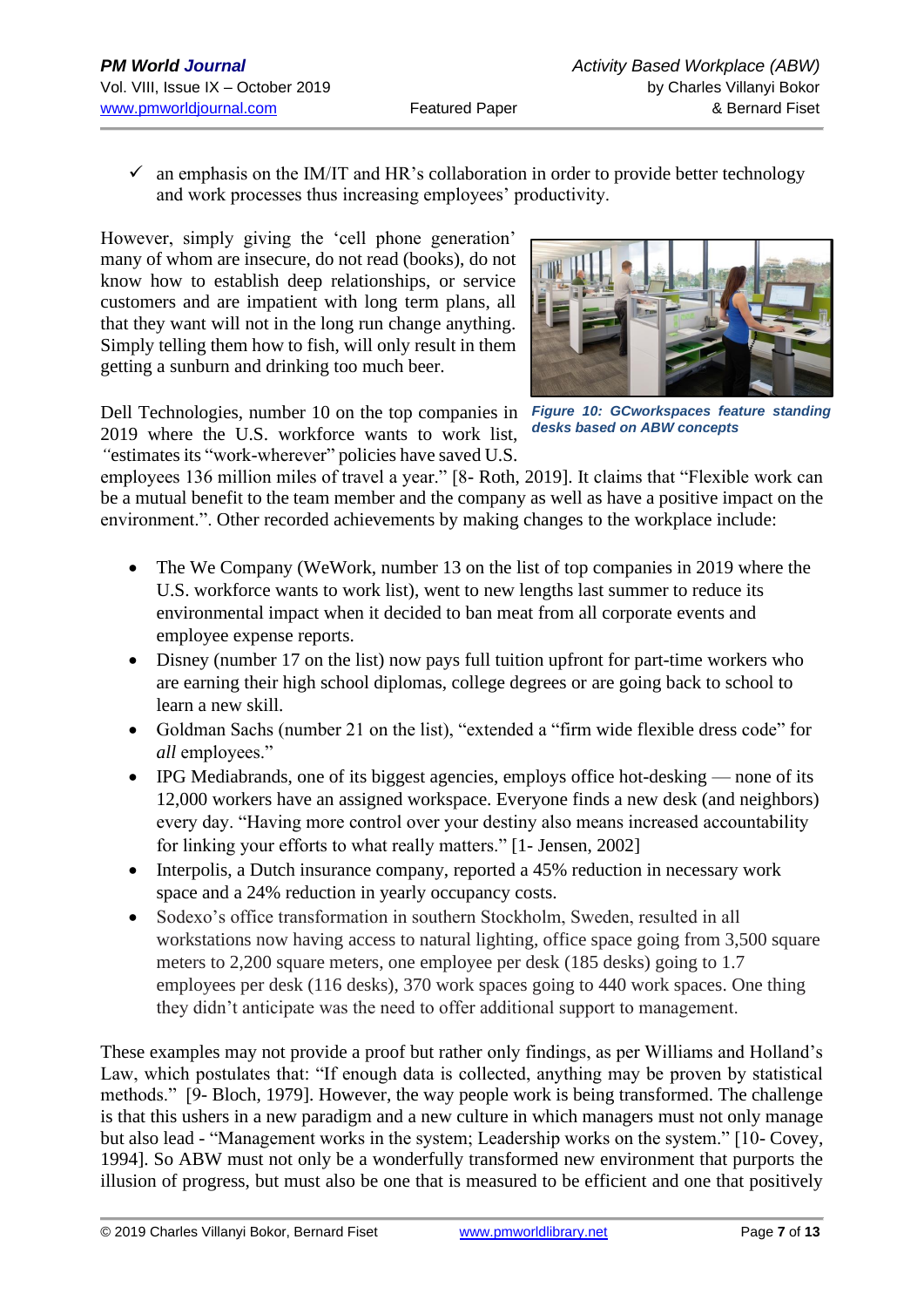engages both management and employees. This emphasizes the need for deployers to be experienced before the deployment.

### **Disadvantages of ABW**

While some employees embrace change, others who are attached to working from a single physical or assigned space with personal belongings all around them, and dislike an impersonal, nonproprietary unassigned desk, resist it. Change requires additional effort which some employees are not ready to make without seeing or understanding the benefit of the change or 'what-is-in-itfor-me' (WIIFM). If they only see the transformation as the "flavor of the month", or are fearful of the unknown, they will protect their habits and resist change, thinking "If it isn't broken, don't fix it.".

These employees are not part of the 'Early Adopters', and will either create some obstruction or will refuse to participate in the activities that lead to the described change becoming the norm. They will promote a negative environment, which will:

- Reduce productivity and organizational performance;
- Strain work relationships, cooperation, and reduce the benefits of teamwork; and
- Reduce the effectiveness of any existing communication.

Therefore, it is vital for the new HR department to know about human behaviour and to know that if an irritated individual becomes a believer of the change, e.g. becomes part of the Early Adopters or Early Majority, he or she becomes the most ardent supporter of the change, and causes other staff to listen to his or her new belief. Adequate education as well as effective communication about the change (e.g. Who is accountable for the safe keeping of the laptop, corporate asset, if the wire is removed?) becomes an imperative requirement for a smooth functioning ABW environment, as is interdepartmental collaboration, specifically between the [facilities team and](https://www.iofficecorp.com/blog/why-smart-workspaces-need-facilities-it-and-hr-collaboration)  [their design logistics \(e.g. which rooms and workspaces will need updating\), the IM/IT team](https://www.iofficecorp.com/blog/why-smart-workspaces-need-facilities-it-and-hr-collaboration)  [whose expertise identifies and deploys the new technology and the HR](https://www.iofficecorp.com/blog/why-smart-workspaces-need-facilities-it-and-hr-collaboration) department's crucial insight into how to onboard and train all the staff to collaborate in an ABW environment. The 'same old, same old' deployment approach will provide valuable lessons learned but only from the bad experience which will come because of bad judgement.

The other three major difficulties with ABW are that:

- ABW is a paradigm shift in how employees will be lead by the existing management team. Hence leadership or the new type of employee oversight and direction setting must become a fundamental management skill and practice. This however, may not be an advantage to many Directors who are termed leaders because of their rank, and whose main focus is their own interests.
- ABW requires new physical facilities which become visibly apparent and provide the impression that ABW is the transformed work environment, rather than simply a need.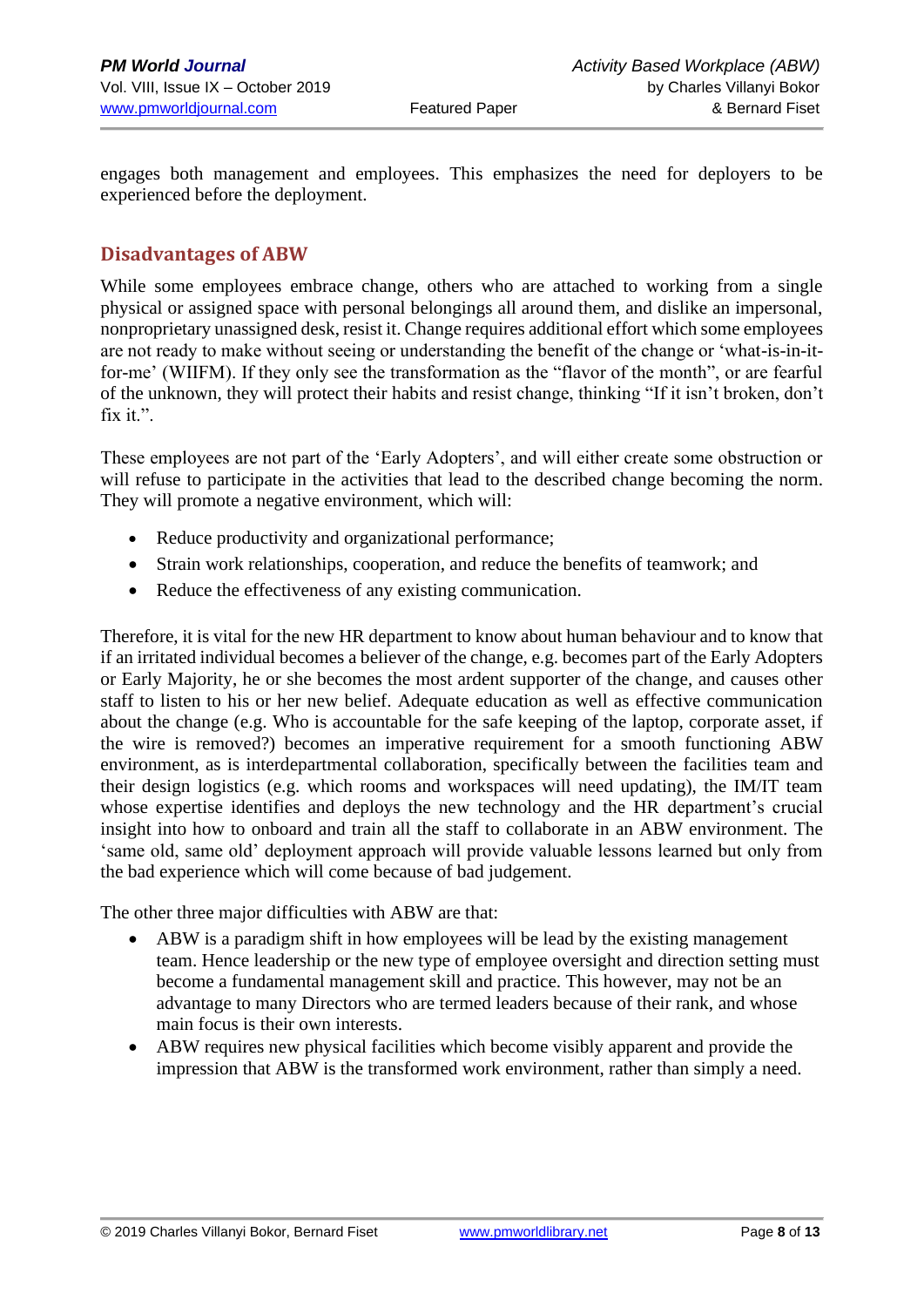The emphasis of some policies and some ABW implementations on teamwork, devalues the feelings of the best performers. It does not allow an 'I' in the spelling of 'team' (all human resources, arguably, long for being distinguished), while it facilitates the worst performers to hide away in the team. Accepting people to be simply participants in the team, is counter-productive. It makes management's ability to prioritize the success of their staff (not the goal of many managers today), and support them to be more successful much more challenging.



Based on research articles and published surveys from studies of organizations that have adopted ABW concepts, there are, not surprisingly, some common challenges even after an ABW environment is implemented. These include:

- An increase in employees' stress due to the need to find a seat that they want to work from;
- An increased difficulty in locating coworkers (who are not always in the same place);
- An increase in noise levels and in the number of interruptions and distractions due to the ease of accessibility to people;
- A loss of privacy as many conversations can be overheard more easily;
- The inability to personalize the workspace (which according to some / old schools of thought may be influential to employees' productivity); and
- A perception of decreased support from supervisors (for more Workspace Challenges read [https://www.iofficecorp.com/blog/4-barriers-to-activity-based-working-and-how-to](https://www.iofficecorp.com/blog/4-barriers-to-activity-based-working-and-how-to-overcome-them#fCVWiMfKKRyo1sMG.99)[overcome-them#fCVWiMfKKRyo1sMG.99\)](https://www.iofficecorp.com/blog/4-barriers-to-activity-based-working-and-how-to-overcome-them#fCVWiMfKKRyo1sMG.99).

Above all, as the most challenging part of change management is to change … management, so, the biggest challenge to achieving benefits from ABW is its implementation. Not prioritizing managers' new responsibilities, accepting too many ideas simply because they are new or because someone thought of them (i.e. not everything is OK, is needed or is supportive of the vision), not measuring achievements and reporting them without analysing the results, and not making changes to direct the outcome towards the elaborated objective, impacts the results as much as inadequate IM/IT and HR leadership. ABW requires a change in management's focus, practices and paradigms. This is hard, but the changing demographics necessitates a more efficient, effective and flexible way to work. According to L. Duxbury, a Carleton professor and pioneer in organizational health "For organizations to survive, they really have to start managing their people a lot differently." [11- Duxbury, 2012].

# **III WORKPLACE EVOLUTION IN THE GOVERNMENT OF CANADA**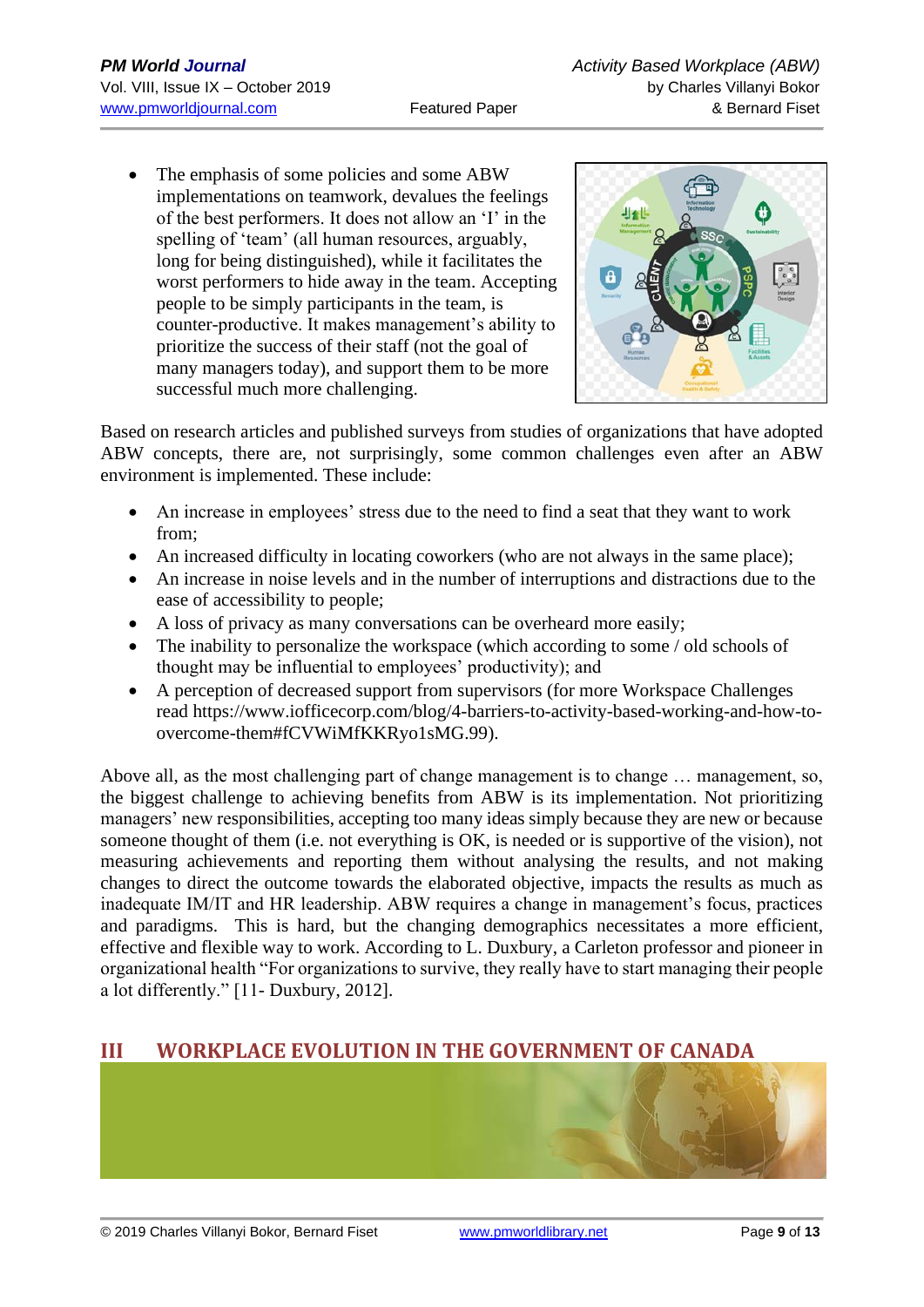The **public sector workplace is evolving significantly in response to the shifting expectations of the workforce,** specifically the expectations of the millennials. This drive is to 'get the work done', as "..it will take three people to replace two boomers" according to Linda Duxbury [11- Duxbury, July 24, 2012]. In some countries and organizations, if employees are asked to work twice as hard, they work twice as hard, simply because they were asked to,



creating a new kind of competition, and work paradigm for millennials. Similarly, our public sector employees want to work smarter and greener too. They want the tools and an environment that is designed to optimize their performance, their productivity, health and wellness, as well as one that allows teleworking for a better work life balance. Employees want to make a difference not just report on problems. This change in culture requires work to no longer be a place to go to, but what one does from anywhere and anytime one wishes.

A Government of Canada (GoC) - wide consultation identified the overall health and wellbeing of employees as the fundamental element of the modern workplace. To attract and retain outstanding talent, industries will need to offer modernized workplaces. They will have to make an investment as quality employees are more likely to favour a business that demonstrates leadership by offering a work environment that fosters a culture of innovation, digital technology and encourages collaboration.

The vision of ABW is focused on employees' expectations and organizational priorities. It is about 'getting the work done', not just about a new workplace design. Specifically, it is about accommodations, people, technology and greening, so one-size is not a solution for all departments. Deployments must be tailored to suit the functional needs of the occupants, and:

- Empower people to choose when and where to work;
- Make more efficient use of real estate, to reduce costs;
- Offer tools to enhance personal productivity, and encourage collaboration;
- Retain and attract diverse and outstanding talent; and
- Support a favorable work-life balance.

In addition, one of the intended or unintended outcomes of ABW is that decision making is moved to a lower level in the organization. In the government where it is generally assumed that only Directors are capable of making decisions, this is a reason for management to reconsider its support for the change.

# **V THE WAY AHEAD**

"However beautiful the strategy, you should occasionally look at the results." according to Winston Churchill, so, the success or outcome of an ABW implementation should continually be measured. Having or not achieved space utilization targets per FTE (full time equivalent) that translate into savings on the cost of accommodations, is a measured fact not an opinion. So, the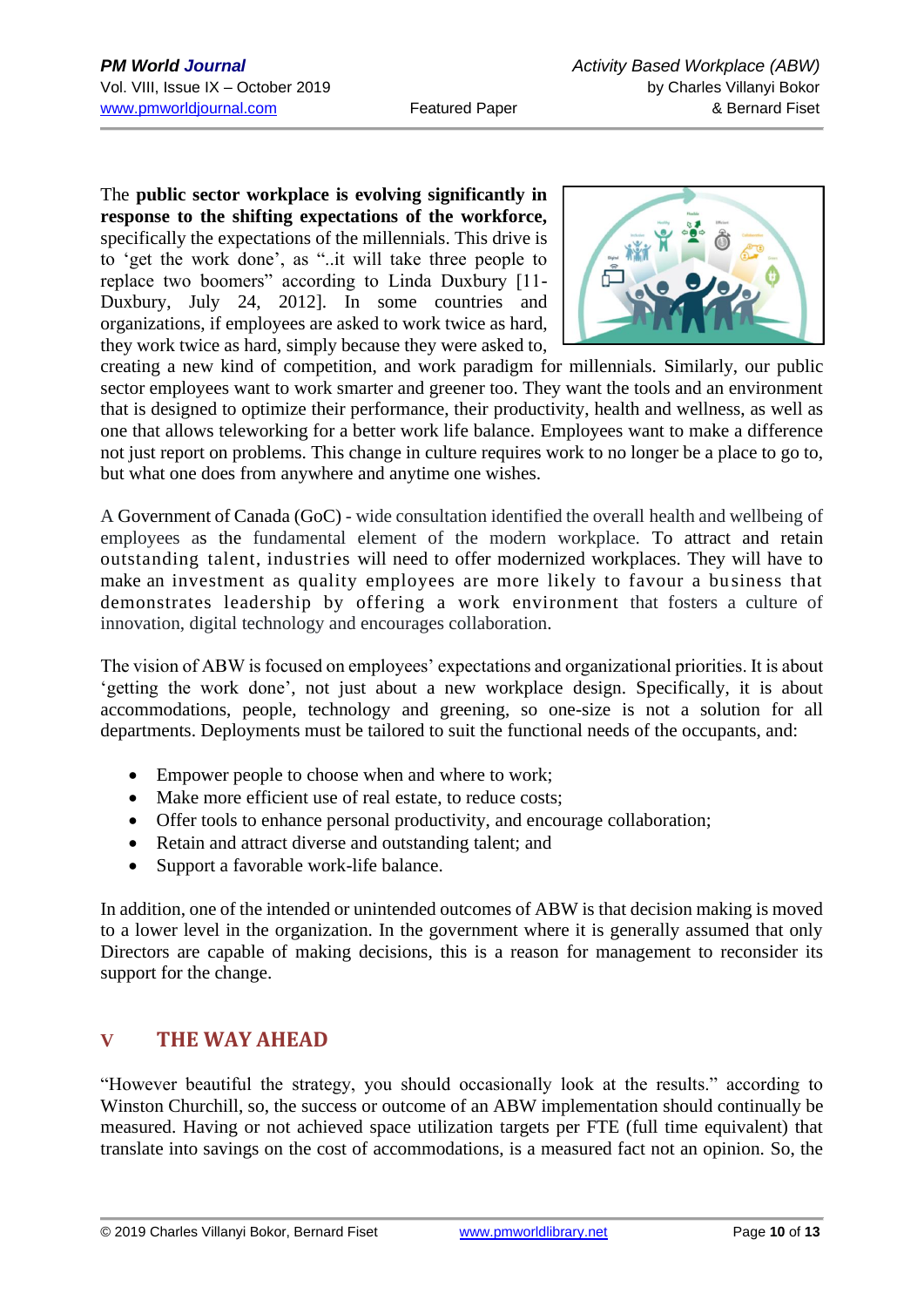achieved results must be known and formally communicated, thus allowing the formalized plan to be fine tuned and the assigned accountabilities to be reviewed.

To develop an ABW environment, organizations must first develop leaders who are able and willing to inspire others to share their vision. Leaders can and help their followers overcome obstacles in pursuit of their vision as leadership is: "The art of getting what you want done by someone else who wants to do it" according to President Dwight D. Eisenhower. It is showing by example not assigning with command-and-control and making others achieve what they have not thought possible. So, top management must resolve to develop leaders, and a phased deployment strategy that is based on the organization's priorities and constraints. Then, those doing the work will buy-in and exceed doing the work, as an individual who becomes a believer, becomes the most ardent supporter, and one who others will listen to.

To start, organizations must define a clear vision and specific business objectives; remember that implementing a new workplace strategy takes time; manage the undertaking as a project, with a full-time project manager accountable for all aspects of the project, and a Chief Transformation Officer to oversee the holistic ABW implementation (accommodations, technology, policy, training, …); define a post-pilot deployment model and a transformation plan (culture/people) that includes reviewing current policies, and training both managers and employees; have a Communication Plan and defined performance measures based on critical success factors and specific goals.

### **VII REFERENCES**

- 1- Bill Jensen, Work 2.0, Persus Publishing, 2002
- 1.5- Simon Sinek, Why good leaders make you feel safe, TED, 2014
- 2- Josh Bersin, principal, *Predictions for 2015: Redesigning the Organisation for a Rapidly*

*Changing World,* Bersin by Deloitte, Deloitte Consulting, 2015

- 3- i-office, BUILDING THE WORKPLACE OF THE FUTURE
- 4- U.S. Bureau of Labor and Statistics
- 5- Karen M. Smith, Rectifying a Bad Design Trend: How to Survive in an Open Office Plan,

The Team @ IVY EXEC, 2019

6- Sarah Landrum, 5 Ways to Give Millennials the Flexibility They Really Want, The Team @

IVY EXEC, 2019

7- Safi Bahcall, *Loonshots, 2018*

- 8- Daniel Roth, *Top Companies 2019: Where the U.S. wants to work now***,** *LinkedIn,* April 3, 2019
- 9- Arthur Bloch, Murphy's Law, Price, Stern, Sloan, 1979
- 10- Stephen R. Covey, First Things First, Simon & Shuster, 1994
- 11- Linda Duxbury, Clueless or capable?, The Gazette, montrealgazette.com, July 24, 2012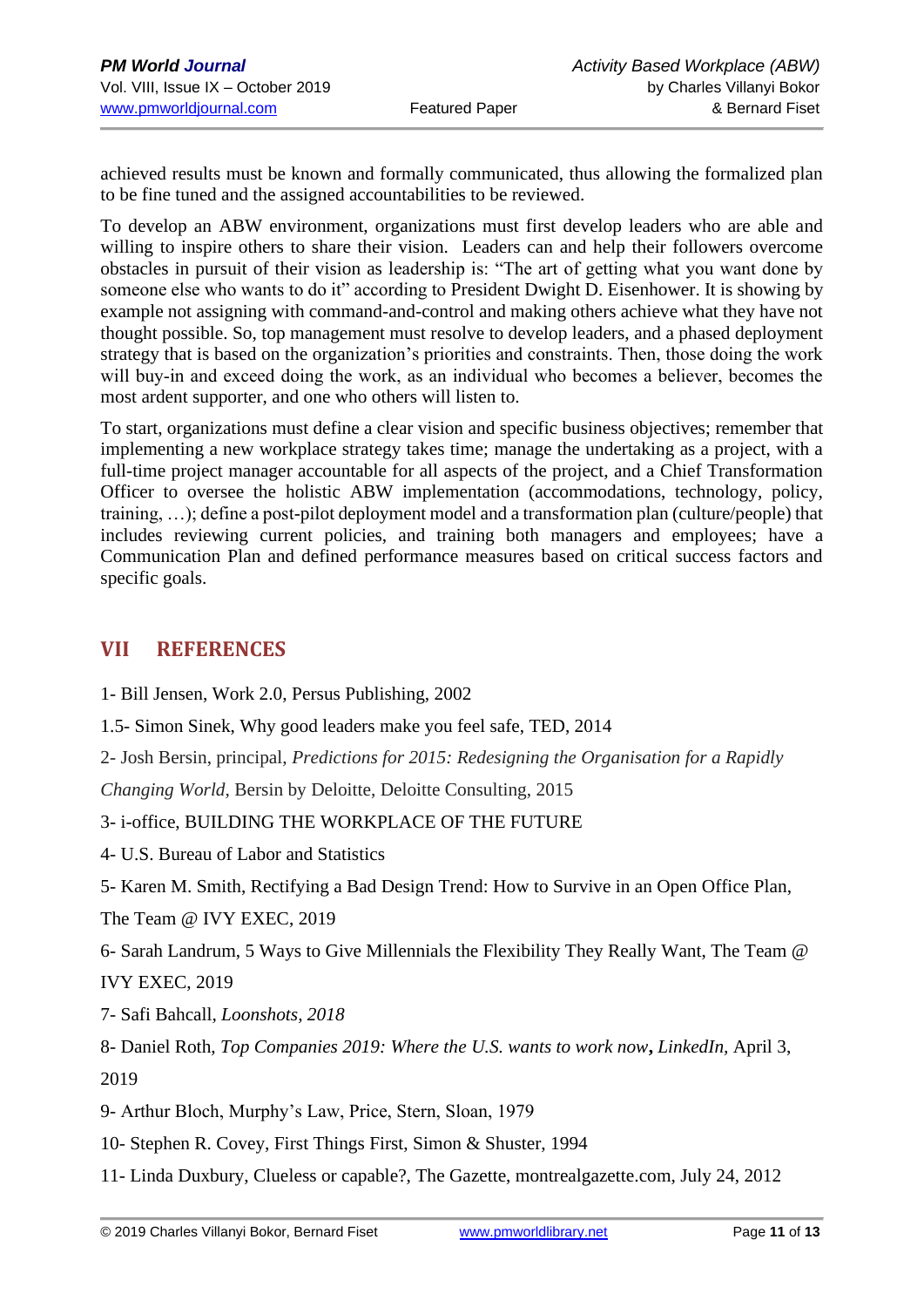# **APPENDIX A**

WHY LIBERATING YOUR WORKFORCE WILL GET THEM TO LOVE YOUR WORKPLACE: [https://www.iofficecorp.com/hubfs/2018/Team/Mike%20P/MikePetrusky\\_blog.png](https://www.iofficecorp.com/hubfs/2018/Team/Mike%20P/MikePetrusky_blog.png)